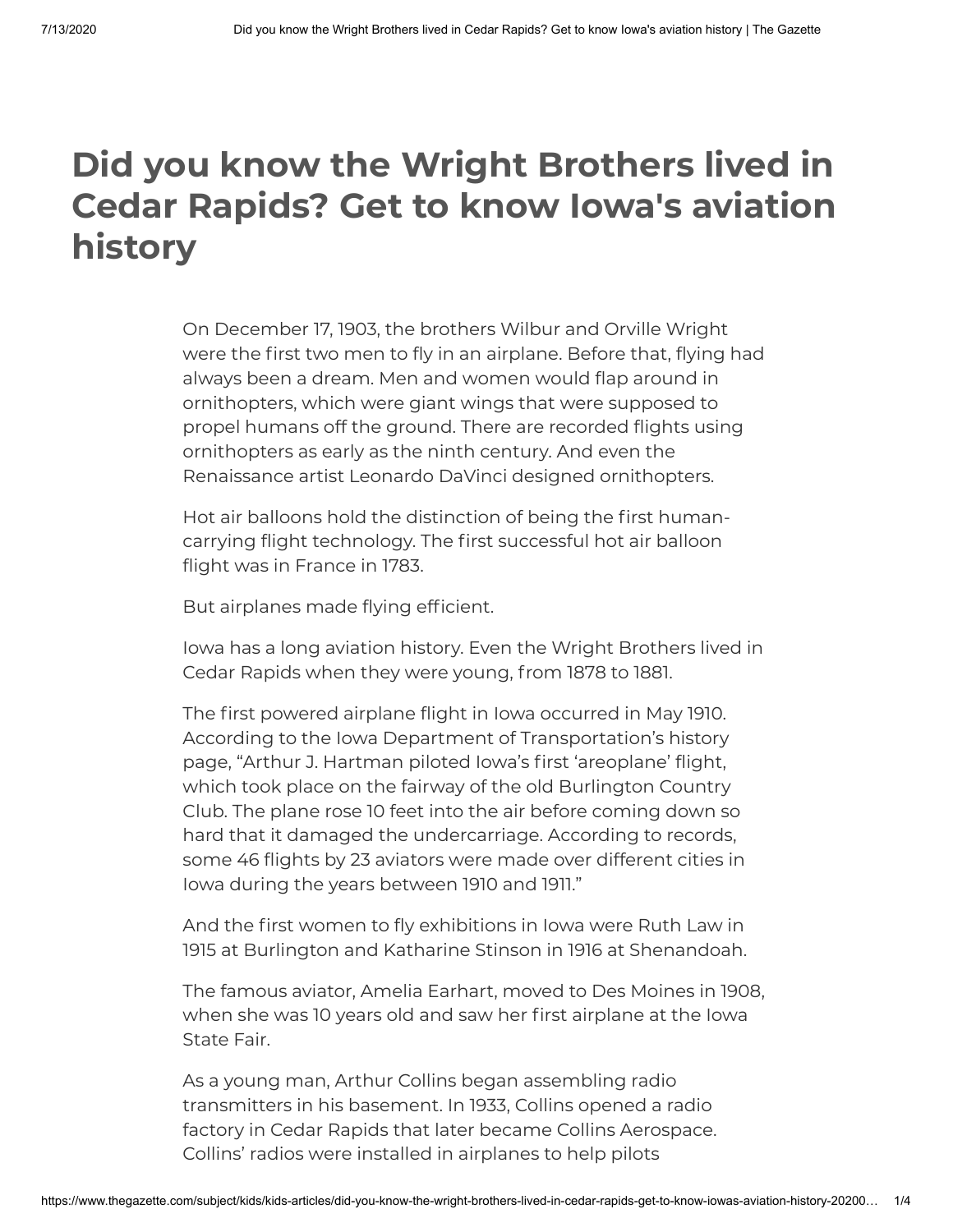7/13/2020 Did you know the Wright Brothers lived in Cedar Rapids? Get to know Iowa's aviation history | The Gazette

communicate. Today, Collins Aerospace makes different parts of airplanes from radios to autopilots.

*ARTICLE CONTINUES BELOW ADVERTISEMENT*

## **Kids Gazette News**

Get updated when we publish the Kids Gazette Monday, Wednesday and Fridays.

Email

I am above 13 years of age, and agree to sending policies.

**SIGN ME UP**

In 1930, a woman from Crestco became the first flight attendant on a commercial flight. It was all her idea. She approached what is now United Airlines with her idea of hiring nurses to help people on their flights. In 1930 her idea became a reality.

Iowa native Clarence Duncan Chamberlin, was the first person to fly a paying passenger across the Atlantic Ocean. Chamberlin was a skilled pilot, and he broke the world endurance record by staying in the air 51 hours and 11 minutes in his Belmonica airplane.

Not all of our aviation history is good news. Iowa is world famous for a plane crash that killed musicians Buddy Holly, Ritchie Valens and J.P. "The Big Bopper" Richardson. The plane crashed near Mason City on February 3, 1959, and is known as "The Day the Music Died."